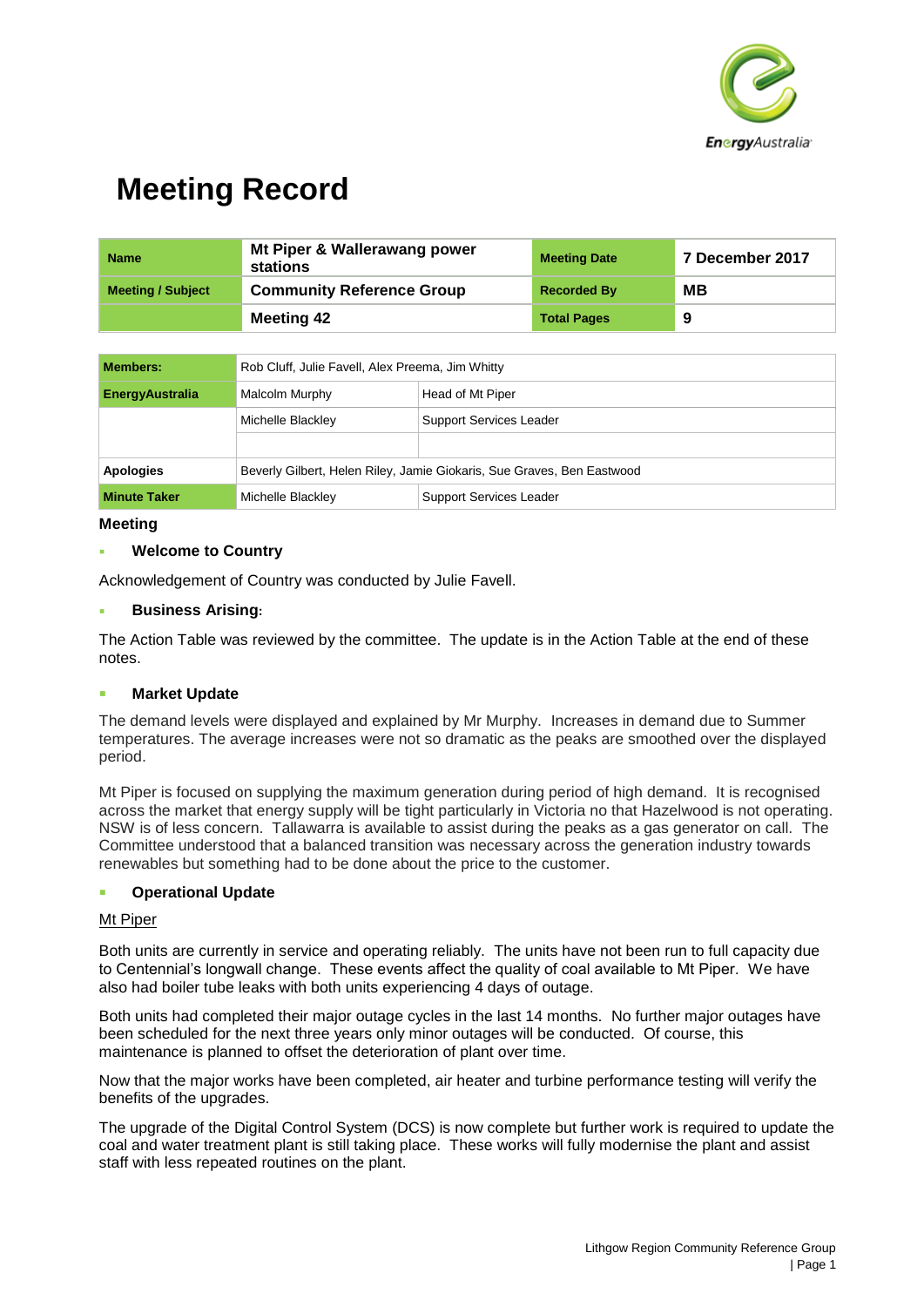

# Wallerawang Repurposing Project

As stated in previous meetings, EnergyAustralia are continuing to work with the 4 proponents for the repurposing projects. This process will take quite some time. The proposals cover manufacturing, transport and recycling activities. As we have expressed before, these projects are highly commercial in confidence and little can be advised at the moment. EnergyAustralia are providing their full support to the repurposing concept with dedicated staff working on it.

When any information can be provided to the public we will advise this Committee. There are memorandums of understanding agreed and they are progressing along but that is all we can say.

The committee expressed that the community had high expectations and if these were not fulfilled EnergyAustralia may experience negative response. It is important to keep jobs in Lithgow and the repurposing is a way to do this.

Mr. Murphy advised that there were no guarantees but that EnergyAustralia were working with the State Government and assisting the proponents with information for project feasibility. The community should hear something before any development applications came out for comment. Some of the projects have good potential.

# Wallerawang DDR

EA Auctions are stripping out equipment for packages 5 and 6.

Asbestos assessments are ongoing and their inspections are carried out in advance of work teams entering work locations. A question regarding where the asbestos was being placed once identified. The committee were advised it was going into the existing asbestos repository. Julie Favell discussed the DA now open for public comment for the new asbestos repository and stated she preferred the material stayed on site. Questions were put regarding operation, historical information, and responsibilities. The EPA governed the repository being operated appropriately. The registration of the repository ensured that any history relating to the operation of the repository was not lost in the future. The operational requirements included bagging, depth of layers of protection, fencing and types of fill that can be used for capping.

Aurecon is working on alternate power options to allow for the pumping of ash pumps and they are continuing to work on the demolition plans. EnergyAustralia staff continue to conduct the environmental monitoring that is required under the site license. This requires some equipment to be powered.

Final rehabilitation options are under consideration for the Ash Dam areas - Kerosene Vale Ash Repository and Sawyers Swamp Creek Ash Dam. This centres around capping, drainage controls and water treatment. Julie Favell opined that the ash should be considered for recycling or reuse but if it had to be capped then native grasses and shrubs should be used. The Lithgow Community Nursery may be of assistance with seed.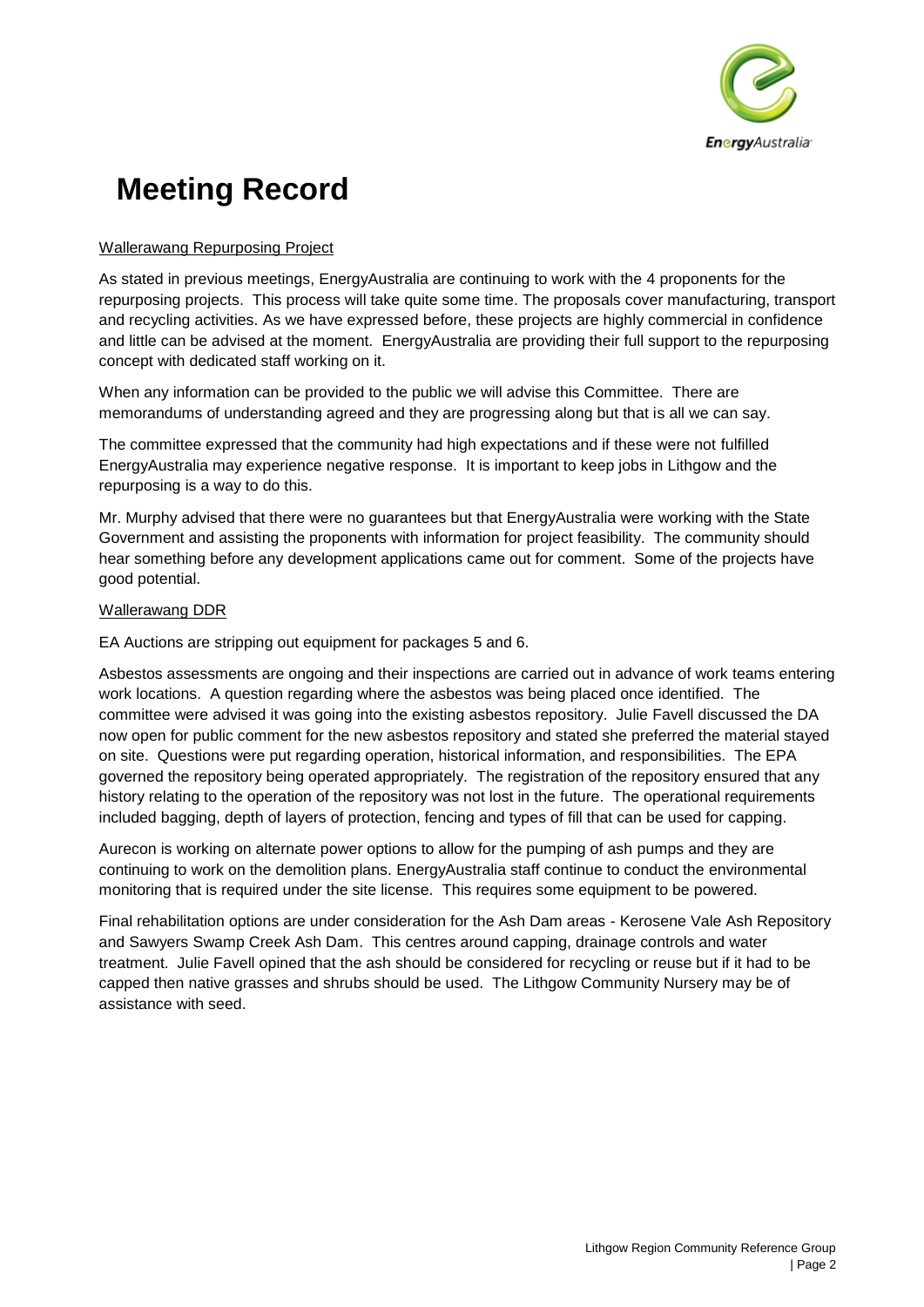

**Site Safety** 



The November 2017 safety statistics were shared with the Committee. The hazard numbers are high as we work to capture hazards to stop more severe injuries. The worker with the sprained ankle was cleaning up coal spills related the coal handability issues and required physiotherapy. While EnergyAustralia is not entirely satisfied with the results this period included the outage. The site had an extra 500 to 600 people on site during this period.

## Infrasound Investigation

We will continue to keep in contact with the complainants relating to their issues with infrasound however we have received the following from the EPA:

*As Mt Piper has no confirmed source of low frequency noise (LFN)over which the EPA has jurisdiction and no regulatory action is currently being considered, and taking into consideration that the level of noise is below audibility thresholds, the lack of scientific evidence of impact on populations at low levels, no apparent evidence of impact across the community, no evidence that the noise is atypical and no evidence that potential noise sources regulated by the EPA are not meeting regulatory requirements mean that it is highly unlikely that the LFN would be assessed as offensive for purposes under the Act.*

## ■ **Rail Unloader**

EnergyAustralia are acting on our development application for the rail coal unloader. An engineering company has been engaged to do the feasibility, design and specifications for the rail coal unloader's construction. It is clear that Mt Piper's major risk is its sole source of coal. Even if Angus Place were to open it only has an expected life of 15 years. Mt Piper's operation life is documented to 2043.

Jim Whitty asked if the government were going to assist with this major project. Julie Favell opined that legislation could be changed like they did recently for Springvale Mine's water situation. She also asked if Invincible Mine coal could be used. Manildra was in the news lately trying to reopen the mine. Malcolm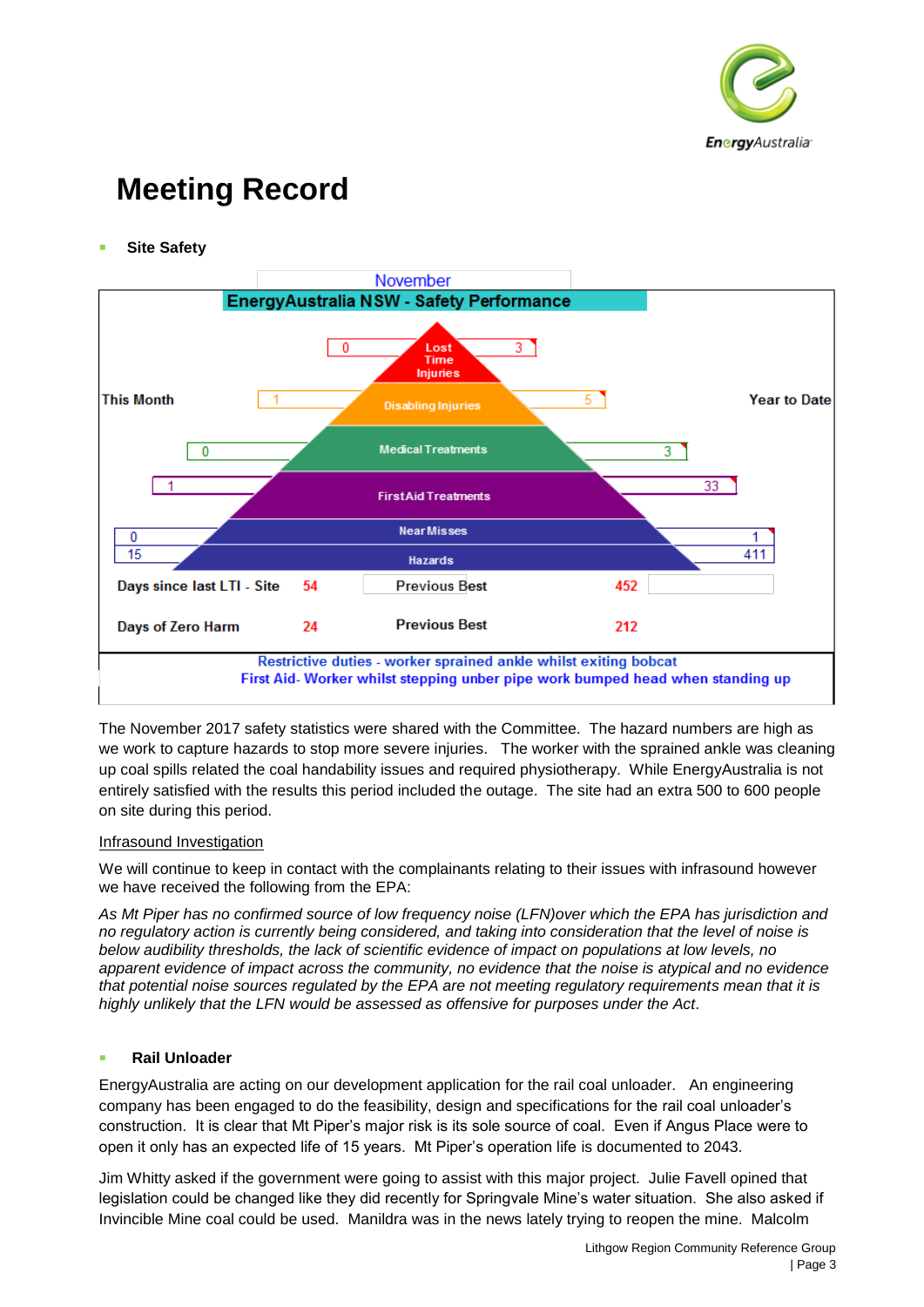

Murphy advised that Manildra was using Invincible's coal for its own operations and no discussions with government had been held to date regarding this project.

Environmental monitoring on the site continues.

Agistee and tenant have left the property.

- **Water Management** 
	- Oberon Dam level decreased to 79.59%. The dam level has decreased 10 % points since the last meeting.
	- Total Active Storage is at 89.9% with:
		- o Lake Lyell at 90.3%
		- o Lake Wallace at 110.6%
		- o Thompsons Creek Dam at 87.8%
	- Lake Wallace continues to spill

• Green Alert for Blue Green Algae at Lake Wallace and for Coxs River below Lake Wallace The recent heavy rain event is not included in these figures.

#### ▪ **Lamberts North**

- Ash Placement Volume
- June to November 2017 was 249,211 tonne
- Ash Placement will continue through to 2018,
- No complaints received,
- No incidents recorded,
- No non-compliances,
- 2016-17 Annual Environment Management Report was submitted to NSW Dept of Planning and Environment on 30 November**.**
- The Report is available on our website.
- The Biodiversity Offset Area has been established with
	- o The area has been fenced,
	- $\circ$  Tree planting has been completed with 500 plants planted by EA staff and the rest by our contractor,
	- o Approximately 2000 plants were used,
	- o Local provenance plants were used, largely sourced from the Lithgow Community Nursery.
	- o Further planting of the 5 Ha will be staged over several years

#### ▪ **Joint EnergyAustralia NSW/Centennial Water Project**

The final contract has been executed and awarded to Veolia and they have established on site at Mt Piper. The project manager has been appointed, Mr Iain McGregor.

The project will be completed by June 2019. The committee asked some questions regarding how the pipeline was going to work. Veolia will build own and operation the pipeline and charge a service fee to EnergyAustralia and Centennial for the processing of the water and the use of the pipeline. The construction has yet to begin but in a few months, activity will be seen on the plateau.

Working relationship with Centennial is going well.

The 4Nature Appeal was dismissed due to a change legislation.

**Action:** Iain McGregor and Wayne Gaynor to come to next meeting and provide an update on the project**. Action:** Conduct a site visit to show the committee the project progress.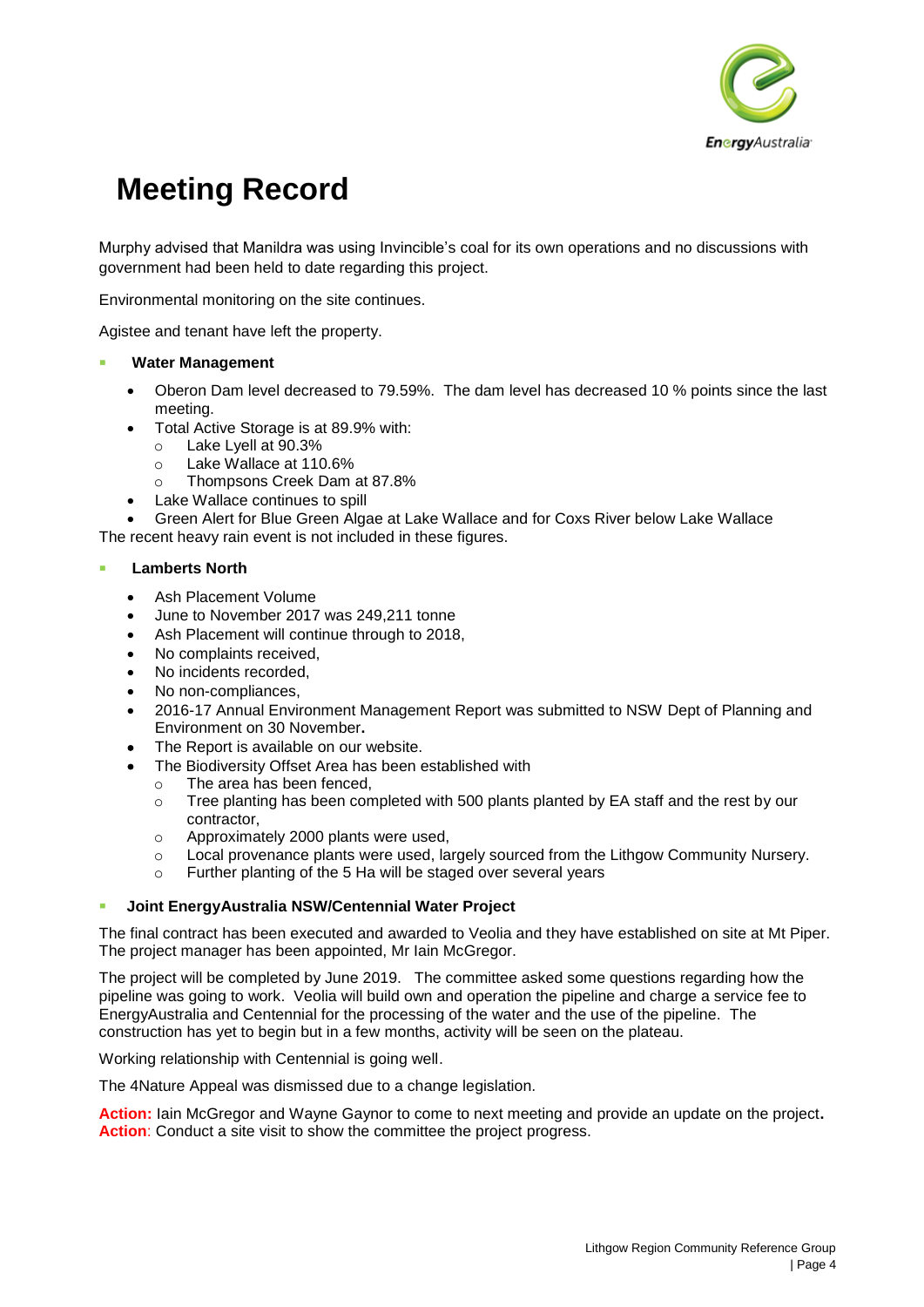

# ▪ **Community Engagement**

Community Grants Program 2017

Mrs Blackley advised the Committee that the second round of Community Grant applications were now submitted. The program was deemed successful as we responded to current community programs and projects, we had input from this committee and we were better informed about community needs. EnergyAustralia have budgeted to conduct the same program next year with a further \$60,000 being made available. The below table sets out all the recipients for 2017.

| <b>Recipients</b>                                     |  |  |  |  |
|-------------------------------------------------------|--|--|--|--|
| <b>Capertee Progress Association</b>                  |  |  |  |  |
| Greater City of Lithgow Arts Council                  |  |  |  |  |
| <b>Lithgow Bears RLC</b>                              |  |  |  |  |
| <b>Lithgow Public School</b>                          |  |  |  |  |
| Mitchell Conservatorium of Music Lithgow              |  |  |  |  |
| Wallerawang Branch of Central Acclimatisation Society |  |  |  |  |
| <b>Portland Colts Football</b>                        |  |  |  |  |
| <b>Lithgow City Tennis Club</b>                       |  |  |  |  |
| <b>Lithgow Tidy Towns</b>                             |  |  |  |  |
| Wallerawang/Lidsdale Progress Association             |  |  |  |  |
| <b>Lithgow Library Zone</b>                           |  |  |  |  |
| <b>Barton Park Arboretum</b>                          |  |  |  |  |

EnergyAustralia thanks the Committee for their assistance in distributing the funding across the Lithgow community.

## **Merging of Community Consultative Committees**

The merging of the Mt Piper/Wallerawang Community Reference Group and the Pinedale Community Consultative Committee has progressed. As the Committee is aware Our formal request for committee amalgamation has been approved by Dept of Planning.

The Chair has been selected by the Dept of Planning - Mr Brendan Blakeley The new Committee membership will be advertised in the New Year and the Chair will select the membership from provided information in accordance with the CCC guidelines.

EnergyAustralia encourages the current members to apply. We will advise all sitting members and provide applications to those who seek re-nomination. EnergyAustralia thanks all the members past and present of the current committee who have provided advice and assistance for over 10 years to Wallerawang and Mt Piper power stations.

We sourced some information about the new Chair to share with the Committee. He has experience and expertise in:

- community and stakeholder engagement
- Facilitation of engagement processes
- Dispute Resolution
- Urban Strategy and City Visioning
- Consultation processes
- Evaluation and Review of projects
- Extensive expertise with complex consultation projects and large scale engagement processes
- Trained Mediator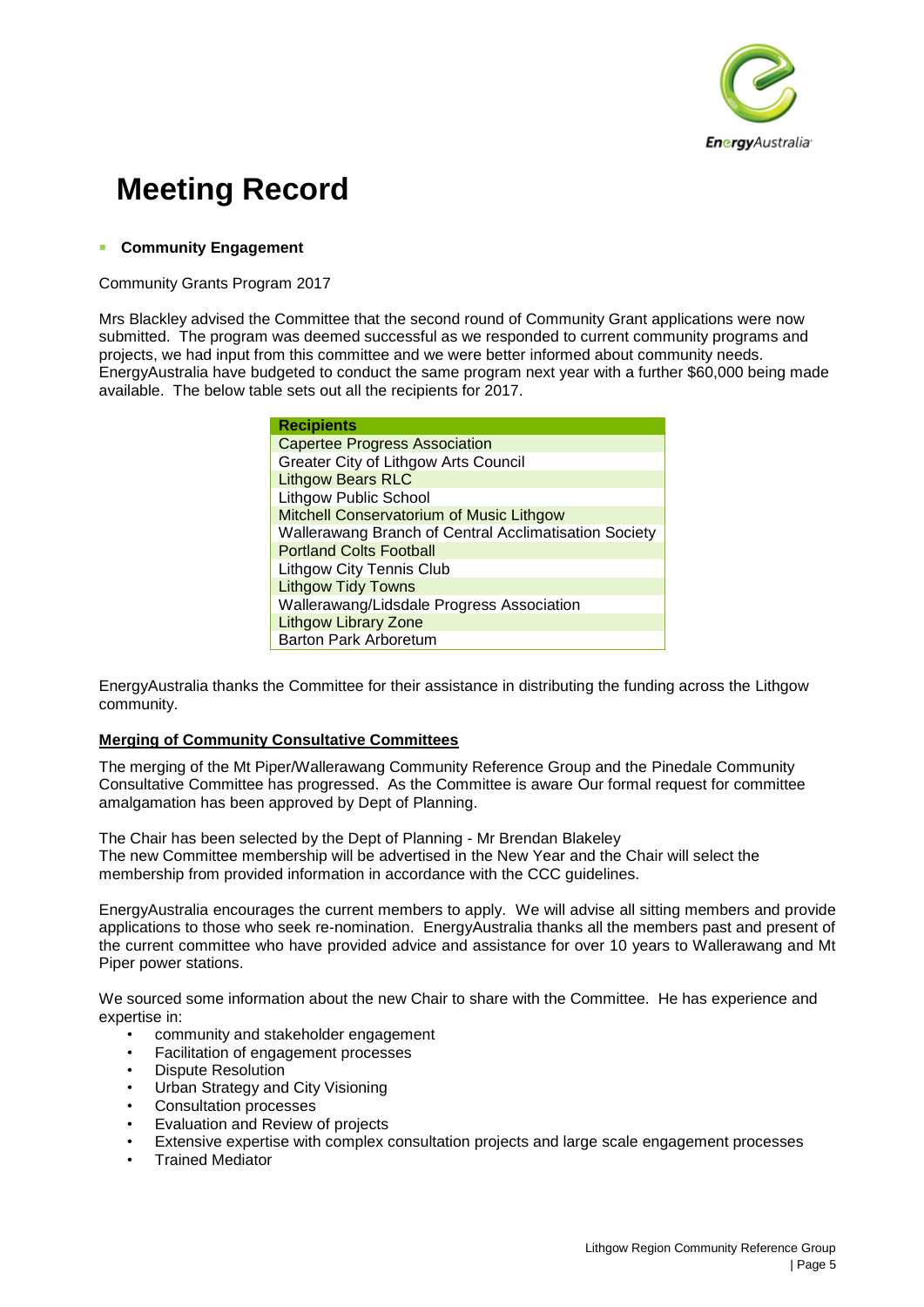

# **Energy Recovery Project**

Further advice regarding the Energy Recovery Project was provided to the Committee. The feasibility study mentioned at the last meeting has shown that the project is technically feasible.

Some technical data regarding the throughput of the equipment:

- The plant will consume approximately 200,000 tonnes of RDF per year in a dedicated boiler.
- The steam generated will be injected into Unit 2, and will be converted into a total of 220,000 to 240,000 megawatt hours per year of electricity. This equates to the electricity used in about 40,000 homes.
- 80,000 megawatt hours per year of the above can be classed as renewable energy
- For the same amount of electrical output, the project will result in a net reduction of greenhouse gases of over 200,000 tonnes per year compared to the existing coal boiler and landfill emissions.

The environment assessment requirements for the project are set out in SEARS and define the detailed reviews and studies that need to be conducted as part of the Environment Impact Statement (EIS). The Consultants have been contracted to perform EIS assessments. The assessments for the EIS have been initiated with traffic and preliminary ecological studies currently underway. The information will be lodged with the Dept of Planning and as part of the process the community can ask questions and make submissions for the departments consideration of the project.

The project will use existing proven technology and comply with NSW EPA's Energy from Waste (EfW) policy and regulations which include limits for noise, odour and air emissions.

Further details of Refuse Derived Fuel were provided:

- It is derived from the 'red' bin; non-recyclable/dirty paper, plastics (e.g. LDPE), disused linen etc.
- $\sim$ 2/3 the energy content of coal
- $-1/3$  is classed as biomass, eligible for RECs/LGCs
- Landfill levy in NSW \$135/tonne
- RFD is tightly specified

Recently a project using similar technology was approved for use at Berrima cement kiln by Boral. The Global Renewables Facility at Eastern Creek has been developed by Re.Group. This facility Processes 220,000 tonnes per annum Municipal Waste and capable of producing 60-70 kilotons per annum of RDF. Re.Group signed MoU with EA on 20.09.16.

Questions were asked about the site location of the proposed plant and these were answered by Mr Julian Turecek who is managing the project for EnergyAustralia. The land proposed was also proposed for Units 3 and 4 of Mt Piper but this project will not go ahead as building more coal fired projects in the current times is just on economic. The fuel is not available for a further two units. Other

Mr Murphy noted that this would be a huge investment in Mt Piper and would provide more jobs for the local area. The project will not impact on the amount of coal provided by Springvale and later Angus Place. It will supplement the fuel that is already used.

Question was asked why this material can't be used directly by the current Mt Piper units. Committee was advised that the environment legislation relating to energy from waste would not allow it and the Mt Piper mills are not designed to handle the material. However, putting the energy stream into the existing Mt Piper unit reduces capital costs.

Rob Cluff opined that the project seemed to have merit but emissions must be monitored. Mr Turecek advised that the proposed plant was deemed carbon neutral given the offset of landfill emissions and including transport emissions.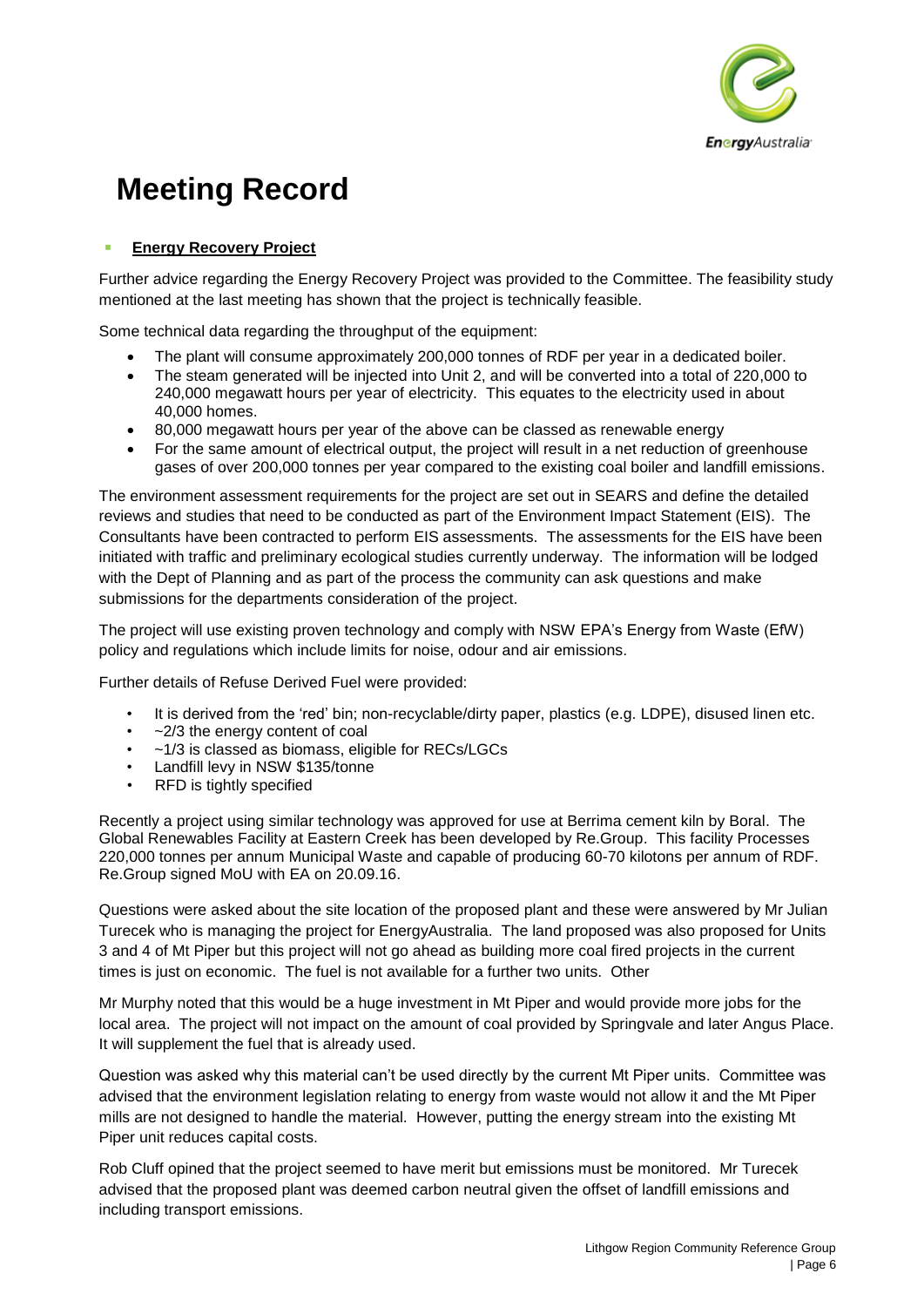

Alex Preema asked about the nature of the RFD material. As it is not organic, what basic elements were in the fuel. The answer was that carbon, hydrogen and nitrogen were present and would be broken down under high temperature of approximately 850 Degrees C at a minimum. Mr Preema asked about the presence of Chlorine and was advised that the maximum amount would be less than 1%. The Committee was advised that emission toxicity was not an issue as they were everywhere in European cities and towns. Plastic on low temperature fires would have emission issues but all contaminates are destroyed at the high temperatures this plant would use. Flue gases are neutralised by activated charcoal and wet lime filtration.

Julie Favell asked why a similar project did not get approved in Sydney. The proposed project in Blacktown was banned by their Council due to the proximity to homes.

**ACTION**: EnergyAustralia to provide further information on the process for waste streams and the Chemistry involved in the emissions and ash. Michelle Blackley to organise another speaker to attend the meeting who could provide details and potentially an independent opinion on the project.

# ▪ **General Business**

The Committee requested to have some information presented about the pumped hydro project.

Meeting closed at 6:55 pm.

## **Next Meeting**

The date for the next Forum meeting is to be advised.

## **Action List**

| Initiated        | Action                                                                                                                           | Progress                                                                  |
|------------------|----------------------------------------------------------------------------------------------------------------------------------|---------------------------------------------------------------------------|
| <b>June 2016</b> | Merging of Pinedale Community Consultative<br>Committee and Wallerawang/Mt Piper Community<br>Reference Group to be implemented. | In Progress - November<br>Meeting                                         |
| <b>June 2016</b> | Response for use of Wallerawang Schoolhouse for<br>Men's' Shed                                                                   | Complete                                                                  |
| February 2017    | Investigate if the front grass at Wallerawang can be<br>mown more often and potentially use the UnitingCare<br>program           | being considered once<br>contract expired contact<br><b>Jodie Stewart</b> |
| February 2017    | Investigate if the reeds in Lake Wallace can be<br>removed.                                                                      | In Progress                                                               |
| <b>June 2017</b> | Assess the feasibility of a Rugby League field being<br>placed under the dry coal storage area                                   | In Progress                                                               |
| <b>June 2017</b> | EnergyAustralia to provide more information to media<br>on the progress of the repurposing and DDR at<br>Wallerawang             | In Progress Provide list of<br>media each meeting                         |
| <b>June 2017</b> | EnergyAustralia to contact the Lithgow City Council<br>regarding the Energy Recovery Project                                     | complete                                                                  |
| August 2017      | EnergyAustralia to review the available information<br>from the hydrogeological surveys and advise if it could<br>be shared.     | In Progress                                                               |
| August 2017      | Second Round of the Community Grant Funds to be<br>distributed                                                                   | complete                                                                  |